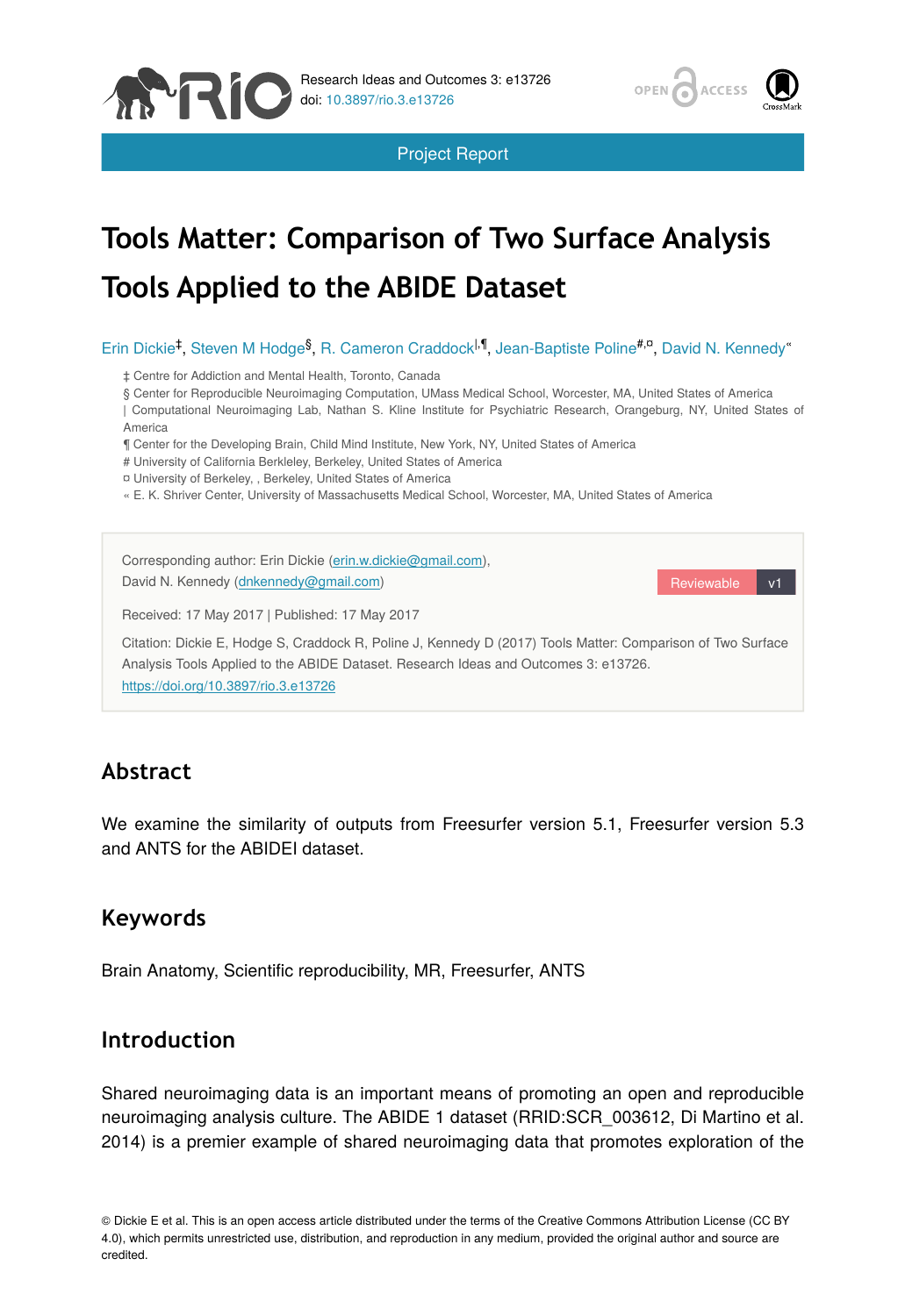relationship between the autism diagnosis and the features accessible in structural and resting state functional MRI in over 1000 subjects. There are many factors that influence the reproducibility of neuroimaging findings, including selection of software tool (Tustison et al. 2014). In this report, we take advantage of the ABIDE Preprocessed Data Project ([http://](http://preprocessed-connectomes-project.org/abide/) [preprocessed-connectomes-project.org/abide/\)](http://preprocessed-connectomes-project.org/abide/) which has performed a structural analysis of the ABIDE 1 data with both FreeSurfer, versions 5.1 and 5.3 (RRID:SCR\_001847, Fischl 2012), and ANTS (RRID:SCR\_004757, Das et al. 2009). In an ideal world, regional thickness data would be independent of the specific software tool used to generate the result, when applied to common data. We utilize this dataset to evaluate the extent to which the selection of software tool matters, and provide a common platform to support further exploration of these results.

#### **Description**

We pooled analysis results available from the ABIDE Preprocessing project for the FreeSurfer v5.1 and ANTS results as well as an independant run of Freesurfer v5.3. We prepared a common results file (in csv format) that included the average thickness measure from each of the tools as defined over the regions of the Desikan-Killany-Tourville (DKT; Klein and Tourville 2012, Desikan et al. 2006) atlas. We identified the subset of (976 cases (from the 1112 ABIDE 1 original cases)) that had completed all three analysis. We also generated a demographics file (also in csv format) for these specific cases. Finally, we developed an R software package reader to ingest these files, and to perform a simple analysis of correlation between the various methods in order to test the similarity between methods in generating these regional thickness summaries.

#### **Results**

The result of this effort is a GitHub repository, [https://github.com/companat/compare-surf](https://github.com/companat/compare-surf-tools)[tools](https://github.com/companat/compare-surf-tools), which contains the summary data tables, R reader, sample R-based analysis examples, and the results of an initial analysis of the correlation of each of the anatomic regions in the DKT atlas across each of the analysis methods. The DKT cortical atlas is comprised of 31 bi-lateral regions, resulting in 62 correlations between FreeSurfer 5.1 and 5.3; FreeSurfer 5.1 and ANTS, and FreeSurfer 5.3 and ANTS. Across this set of regions, the mean and range of correlations observed (mean, range) was: 0.875, [0.7647, 0.9387]; 0.4316, [0.1945 ,0.5912]; 0.4744, [0.1871, 0.6743), respectively.

#### **Conclusions**

The FreeSurfer analysis in this data presents excellent inter-version  $(v5.1 - v5.3)$ commonality. There are, however, substantial differences between the regional thickness results between the FreeSurfer and ANTS analysis. While this is not a study related to ground truth, the conclusion, however, is that the reporting of thickness measures should